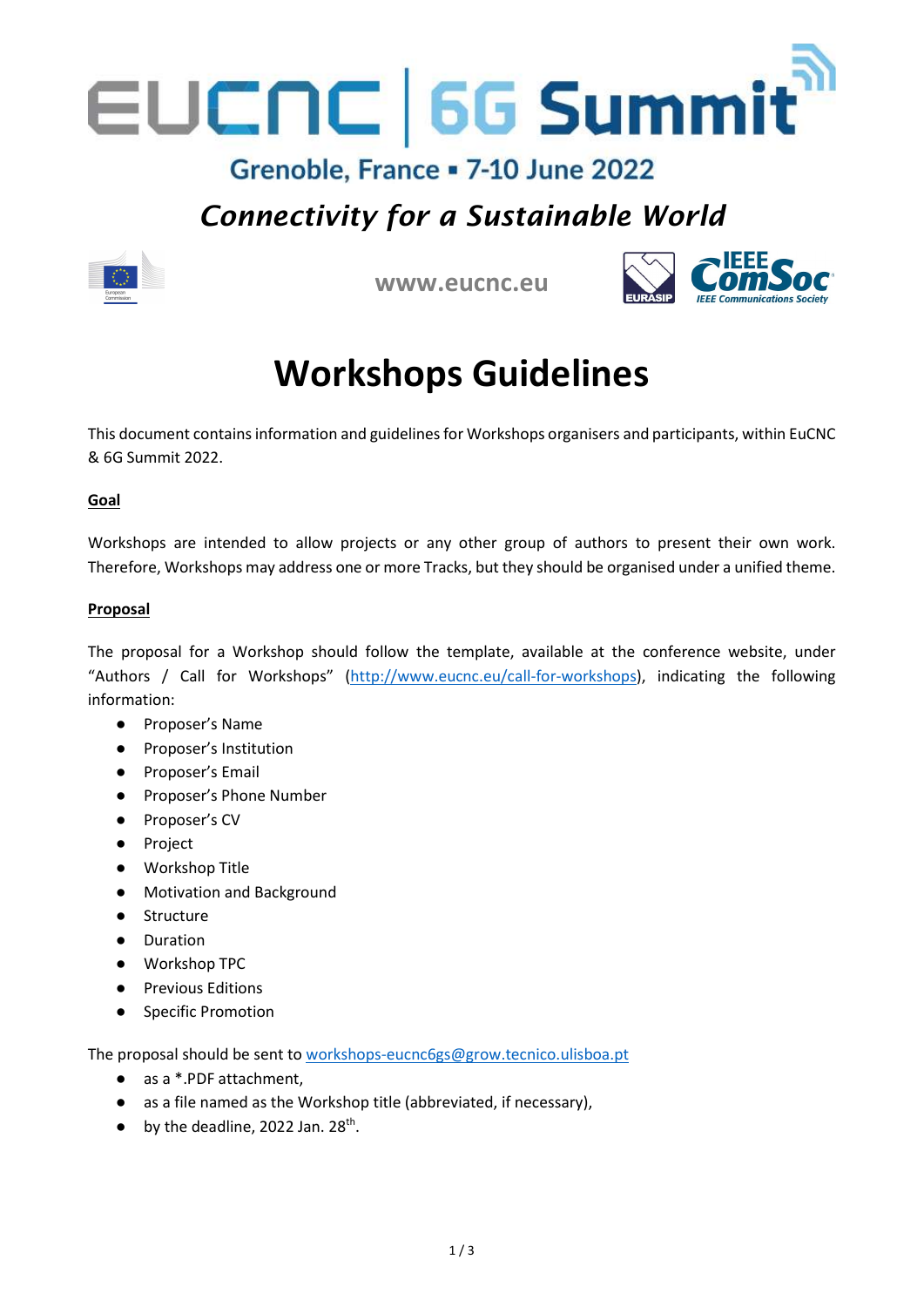

#### Structure

Workshops may include invited speakers, papers, and panels. The structure of a Workshop is not fixed, and proposers may design it as they think best. Proposers are responsible for defining the full contents of the Workshop, namely the authors and presenters.

#### **Papers**

Workshop papers can be either Presentations, Extended Abstracts (2 pages) or Full Papers (5 pages), and should be reviewed by the Workshop Technical Programme Committee. These papers will be part of the Conference Proceedings (if the authors wish to do so), but they will not be submitted to IEEE Xplore. It is not expected that open calls for papers are launched for Workshops, in order to attract authors or presenters.

#### **Schedule**

Workshops will be held in the day prior to conference start, i.e., on June 7<sup>th</sup>.

#### Duration

Workshops may extend for either a full- or a half-day (i.e., four or two conference times-slots, each time slot being 1h30).

#### Public information

The following information will be made public:

- Proposer's Name
- Proposer's Institution
- Proposer's CV
- Project
- Workshop Title
- Motivation and Background
- Structure
- Duration
- Workshop TPC
- Previous Editions

#### Evaluation

The following criteria will be taken into consideration for the evaluation and ranking of Workshops proposals:

- 1. Relevance
- 2. Timeliness
- 3. Technical Content
- 4. Novelty
- 5. Overall Recommendation.

Workshop Co-Chairs will conduct the evaluation.